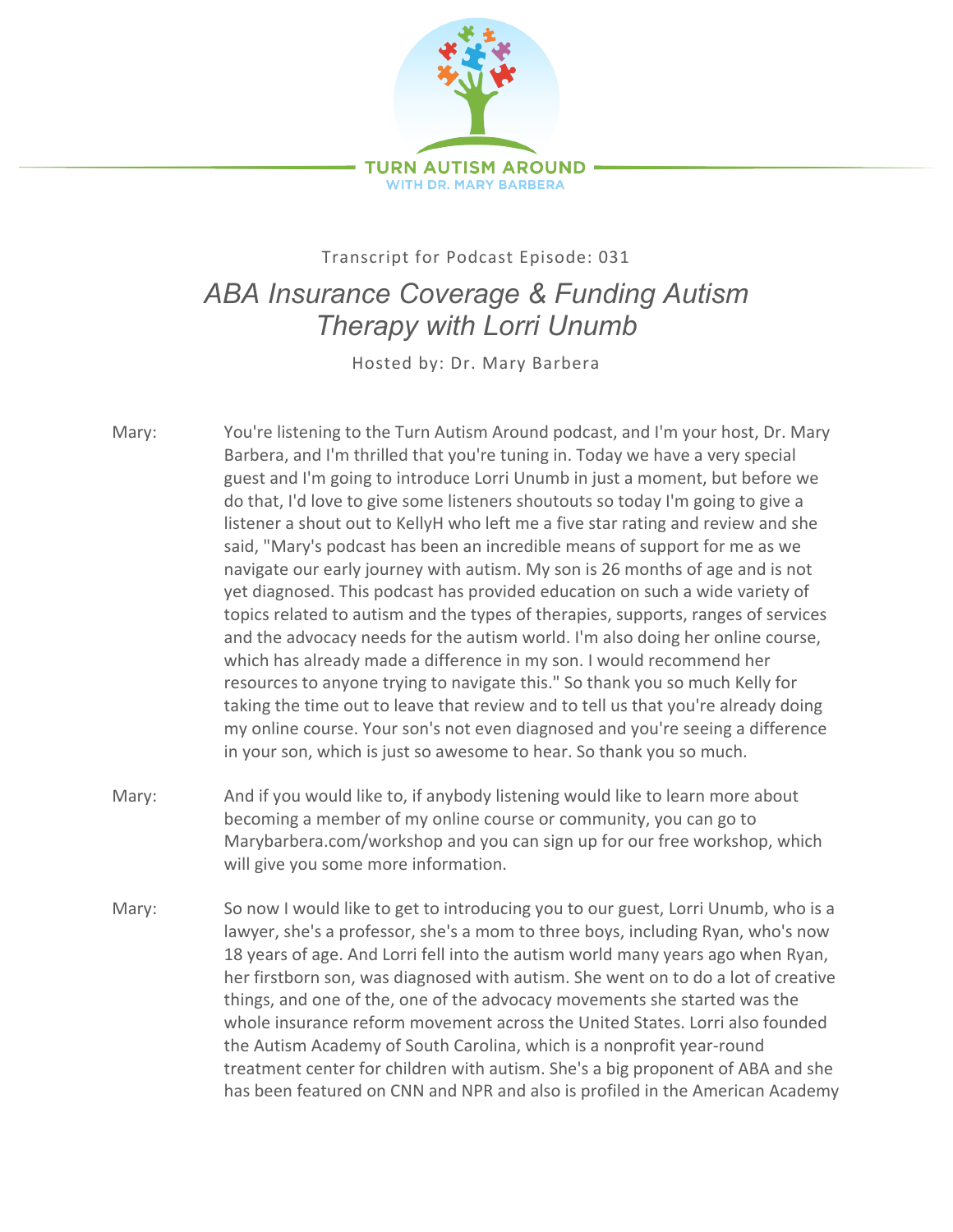of Pediatrics 2013 book, Autism Spectrum Disorders: What Every Parent Needs to Know. So she has a wealth of information. I learned a lot about Lorri through this interview and I'm excited to get to that.

*Welcome to the Turn Autism Around podcast for both parents and professionals in the autism world who want to turn things around, be less stressed, and lead happier lives. And now your host, autism mom, behavior analyst, and bestselling author, Dr. Mary Barbera.*

- Mary: Welcome back to another episode of the Turn Autism Around podcast. I'm so thrilled to have Lorri Unumb here. Lorri as I said in the introduction is both an autism mom as well as an attorney and she led the insurance reform in the United States. I'm so happy that Lorri agreed to join me. So welcome, Lorri.
- Lorri: Thanks very much. It's my pleasure to be here.
- Mary: Yeah, I read about you in the past and then and I've seen yu on social media, but it's, it's a real pleasure to get to know you personally a little bit more through this interview process. So I'm happy that you're here to share your wisdom. So the way I usually start my podcast episodes is I ask interviewees to tell us about your fall into the autism world and how you get started, and when that was and where you went from there.
- Lorri: Well, I like the way you phrase that: fall into the autism world, because that's an accurate description of how I started this journey. My first born child was diagnosed on the autism spectrum shortly before his second birthday. And at that time I really didn't know what autism was. I had heard the word, but that's about it. And when the doctors recommended ABA therapy, I had no idea what they were talking about. I barely even understood the concept of therapy. I mean, I personally hadn't ever engaged in therapy, so I didn't even really understand what it was all about. It's just hard to believe how far removed that time is from my life now. But we were very lucky. My husband and I met in Washington DC. We were both young lawyers with the United States Department of Justice.
- Lorri: He had moved from Boston down to Washington DC. I had moved from South Carolina up to Washington DC. We met there and got married, had our first child and you know, a year, year and a half, and he had no language and was a very difficult baby. So basically at his 18 month old checkup, he was referred to a developmental pediatrician for further screening and testing. And it did not take long because he was completely nonverbal. It didn't take long to get that diagnosis. I think we were lucky that we lived in the Washington DC area because we had access to some really very fine diagnosticians and we took advantage of three of them. I had been on the waiting list so long to get an appointment that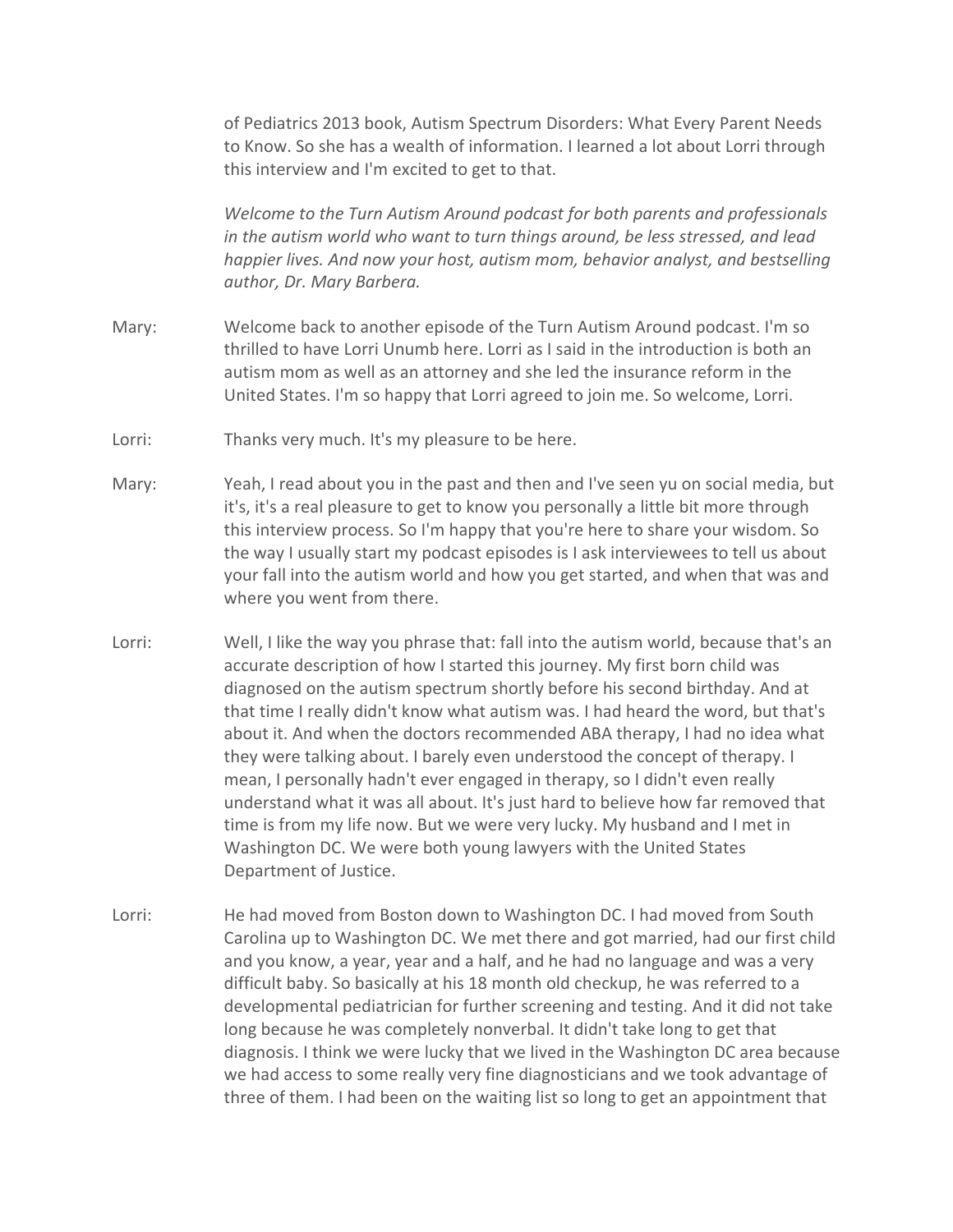when I ultimately got one, I think the first one we got was at children's National Medical Center and we got...

- Mary: And what year was this?
- Lorri: That would have been 2003.
- Mary: Okay. So, and how long did you wait for your first appointment?
- Mary: Months and months. I cannot remember the exacts, but it was many months. And you know, that seems like years when you don't know what's going on and you can't get an appointment with somebody to tell you what's wrong with your child. So, you know, we got that first diagnosis and it, there was really no question. They said he has autism, but then I think it was Kennedy Krieger that called next and we had come up for an appointment and I said, well, let's just go ahead and see if their doctors agree and if they recommend the same thing. So we went for another diagnostic evaluation and they said yes, this child has autism and gave us recommendations. And then Georgetown called, we had been on the waiting list for all three. So we went ahead and talked to the doctors at Georgetown as well. And really, I'm not just a neurotic parent, I just thought, you know, we'd been waiting that long, let's get advice from all three different institutions.
- Lorri: And I look back and I think how fortunate it was that we did get advice from a variety of people because they all mentioned ABA therapy. And again, I didn't know what it was, but I was like, you know, Georgetown mentioned this, Childrens mentioned this, Kennedy Krieger mentioned it, let's figure out what that is. So, you know, we fell into the world of trying to figure out and understand ABA. And again, we're lucky that we were in Washington DC because there were ABA providers around. I think so often about people with children older than mine who were diagnosed earlier before there was as much access to intervention as there is now or as there was in 2003. But we were lucky that we had access and we went down the path of the path that so many parents go down, you know, first grappling with the diagnosis and then next step is figure out what do you do? How do we give this child the best shot at a functional future? And that led us down the ABA path.
- Mary: And back in 2003, did you read any books that persuaded you that ABA was the right way to go?
- Lorri: Well, like probably every other parent in that era I read, Let Me Hear Your Voice and... Did you read it?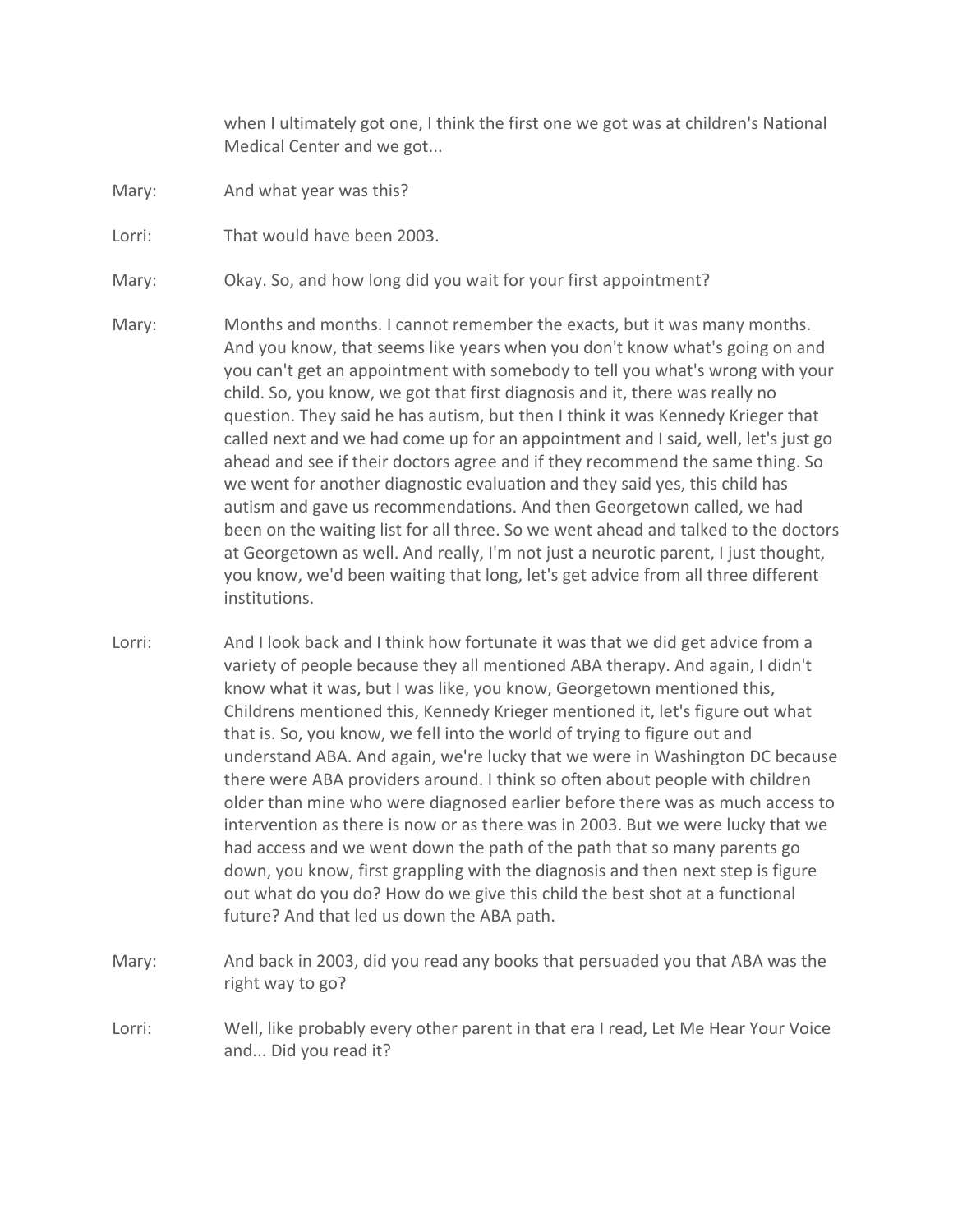- Mary: Yeah. That was... Lucas was diagnosed in 1999. So Let Me Hear Your Voice was the book that got me out of denial. And I was shocked and horrified that a decade after the Lovaas study in 1987, that, you know, I didn't know that there was any... I thought autism was a death sentence. I didn't know that there was any chance of recovery or even major improvements. And so Catherine Maurice's book, Let Me Hear Your Voice, which I do mention and talk about in episodes number one and number two I believe of the podcast... But you know, talk about like I found that out and now we're three decades later after the Lovaas study, and the majority of people even with autism... The parents that are getting diagnosed, they're not going back to a 1993 book. They're going to more current books and the Internet. I mean back then, well in 1999, the Internet was not, you know, in place really. I mean the search and Facebook wasn't around and so it was much more like go and read a book. I think now it's like more online and a lot of parents are not reading Let Me Hear Your Voice.
- Mary: One of the reasons I wrote my book is because I was recommending Let Me Hear Your Voice, which had been my bible, but I was doing it a totally different way. And so I realized that I needed to write my book. But anyway, yes. Let Me Hear Your Voice is still a very good book for parents to read just to get an idea that autism is not a death sentence and the earliest signs of autism need to be treated aggressively, which is kind of my whole movement but... So you got involved and I'm thinking, and I don't know you as well as I know some of the other people I've interviewed so far, but I'm thinking that since you led the autism insurance reform in the United States, that my hunch would be that, yes, you got a diagnosis and you got a three diagnoses and all said the same thing, ABA. And I'm assuming that that was private pay or not well funded and you know, and then that's what prompted you to go, like, this is ridiculous.
- Lorri: You're exactly right. So I recall when we brought ABA providers into our home to kind of explain what it was and how it worked and you know, how there'd be people coming into our home. And then we got around to the point about cost. And again, our son is very severely impaired, so he really had been recommended for a very intensive program. We were looking at a 40 hour per week program, and the ABA professionals just basically laid it out and I was doing the math. I'm like, that's going to be like \$70,000 a year.
- Lorri: And I remember turning to my husband and saying, oh my gosh, thank goodness we have health insurance. You know, what would you do if you didn't have health insurance and you got this diagnosis? I didn't know that health insurance would not pay for one penny of it. I just assumed, you know, the doctor diagnosed my child with autism. The doctor said this is the best treatment that's out there. I have health insurance. You know, I had no idea that we were going down this path where we would have no assistance from the insurance that we had been paying premiums for our whole working lives. And that just seems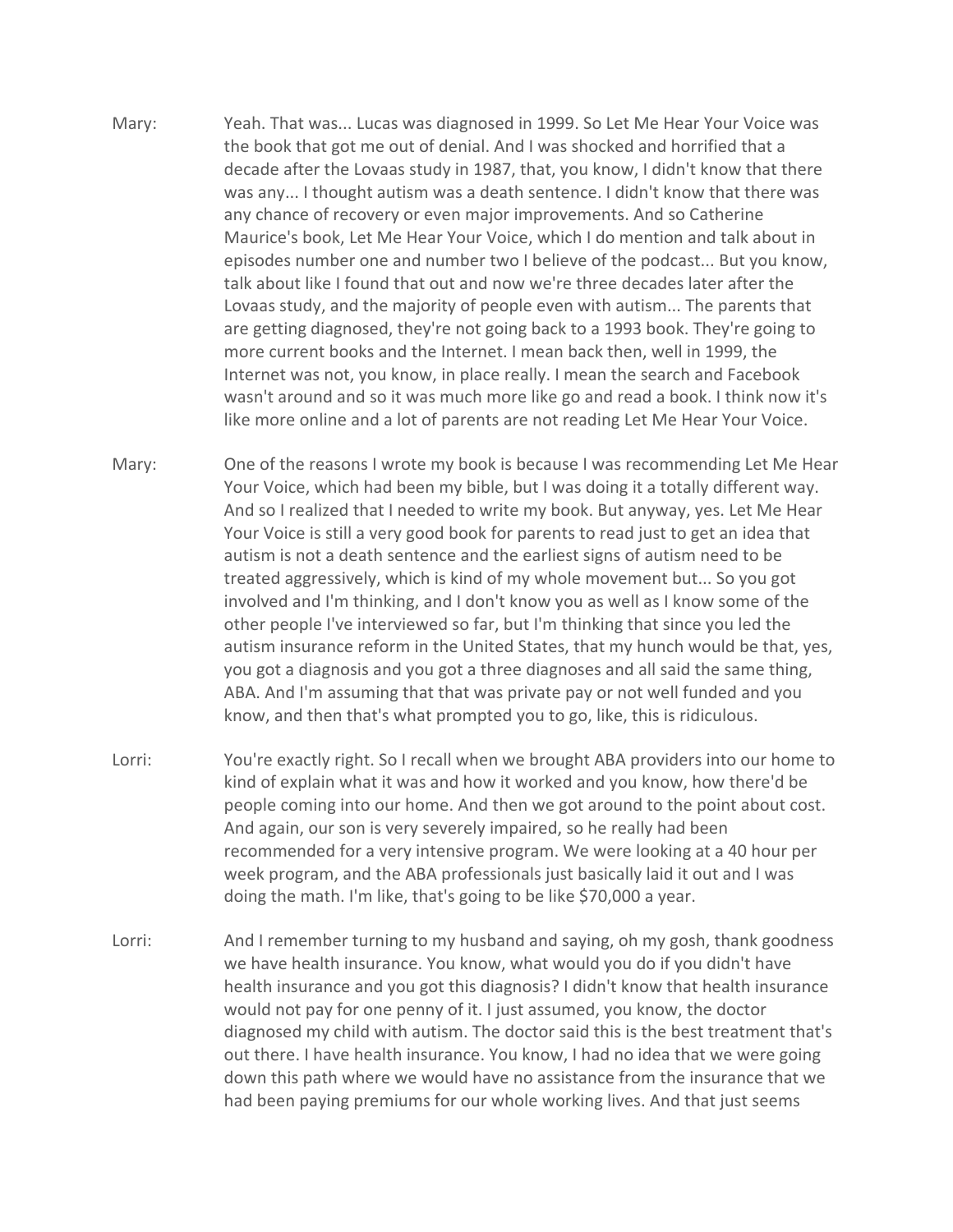really, really unfair to me, honestly. Initially my first concern was not, oh my gosh, I've got to go change this law. My first concern was, oh my gosh, how are we going to get this for Ryan? Right? Initially I was just concerned about, do I quit my job so I could be home with Ryan? But then if I quit my job, how are we going to pay for the therapy? It's a very difficult conundrum.

- Lorri: And we as a family ultimately decided I would not quit working. My husband and I would both work full time. We would live on his salary, and my entire salary would be used to pay for Ryan's ABA.
- Mary: Wow.
- Lorri: And we did that for a few years, but I've got to tell you, I could not sleep at night thinking about, okay, so we have made it work because I'm a lawyer and I happened to make enough money, and my husband makes enough money that we can live on his salary and fund an ABA program with mine. But obviously that's a very small fraction of families that can just handle it that way. And I thought, you know, that is just very unjust. And I kept thinking about the kids whose parents weren't in that kind of financial scenario, and they had no shot. You know, I knew from the Lovaas study, from researching online, I knew that this wasn't going to magically recover my son or whatever. But I knew that there was at least a 50% chance that he would do so well he might be mainstreamed in school. I knew that I wanted him to have a shot at being one of the best outcome kids. And I kept thinking about again, all the families where their children weren't even in the pool of kids who had a shot at achieving best outcomes because they couldn't, they couldn't access the intervention. So that, that motivated me.
- Mary: Yeah. I compare it to, you know, you find out your child has leukemia and then you find out that there's this chemo that's, you know, 50% chance that they could, you know, live a relatively normal life or even completely go into remission or whatever. And then people are like, yeah, well you can't have that. You just have to take this crappy chemo. And fortunately, and I don't know if you know anything about Pennsylvania, but back in the 90s, shortly after the Catherine Maurice book came out, a small group of parents lobbied and got some loophole so that kids like my son Lucas could go on medical assistance regardless of family income and get 40 hours of treatment. So all of a sudden I find out about ABA and then I'm like, okay, who's going to pay for this? And then I find out, well, the only way to get it paid for is to sign Lucas up for medical assistance. I'm like, well, I don't want to sign my child up for medical assistance, I have regular insurance. Oh no, this is the only way.
- Mary: So I mean, we stood in line and got the medical assistance for Lucas, and I mean it was a godsend. And even with all the insurance reform over the years and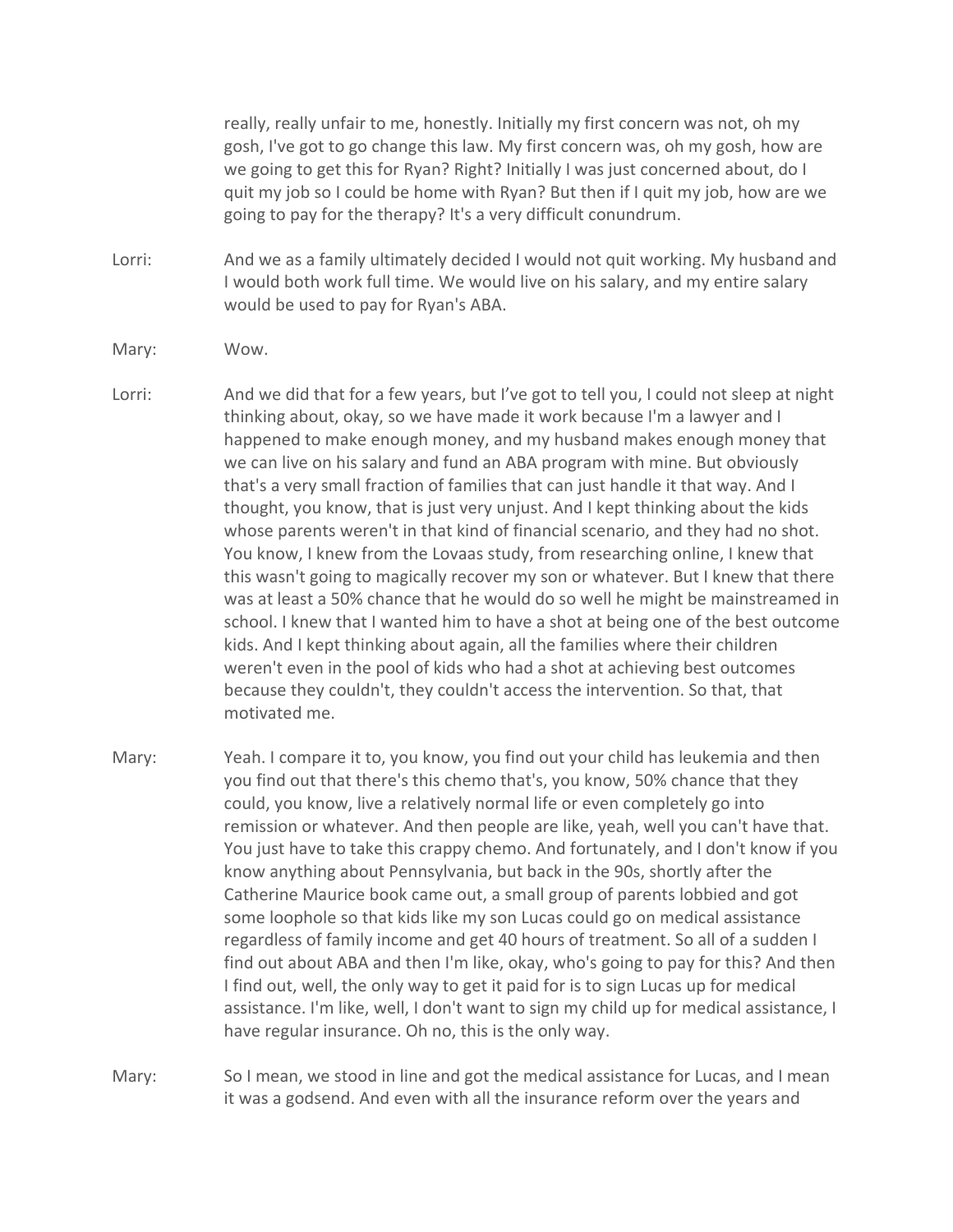everything, Pennsylvania, became a complicated state for insurance reform because of that loophole, and because, you know, it was already out an infrastructure in place like no other state. And so it was a little weird, but I think you and I both realized me in 1999 you in 2003 that this was a ridiculous system. You know, it's like, well, it's a medical condition until it's time for treatment and then it's education, but the education is like, no, it's not education, it's medical because it's so expensive. Nobody wants to pay with it. It was like a hot potato. Like somebody else is going to have to pay for it.

- Lorri: That's exactly right. And when I got kind of to my boiling point that I was just so frustrated on behalf of the less fortunate really, I thought about, well, I'm a lawyer, maybe I should sue to under IDDA to get better services educationally. But I remember having a flip chart in my office and I kind of drew out all the systems. I'm like, education has a role to play. Healthcare has a role to play. State social services has a role to play. The family has a role to play. And I looked at all of those and I said, well, this group is trying, I mean, they're not living up to the best standards, but they're trying and this group is doing something. And I looked at the healthcare system and I said, well, they're not doing anything in my mind. They were not contributing to intervention for autism in any way. In fact, they were doing the best they could to stay away from it with a 10 foot pole.
- Lorri: And so that really kind of focused my mind. I could spend the next few years suing under IDDA, or we could look at the health insurance industry and try to figure out a way to get them into the mix again, because they were just not helping at all. So that was, that was part of the decision making on that front. But you're absolutely right that everybody just wanted nothing to do with it. And I am familiar with what Pennsylvania did, and, and really it was pretty groundbreaking. When I first started researching the healthcare component of it, I thought that Wisconsin had taken some steps to create funding. Maryland had, Pennsylvania had, but that was, well and you know, Massachusetts was funding it through the education system. California had the regional care system, but most people in the United States had no access; either they couldn't get it through their school system or... You know, in my state, my son could also get on medical assistance without regard to family income, but that still didn't allow him to access ABA. He could get a Medicaid card, but ABA was not a covered service. And that's the way it was in most of the country until very recently.
- Mary: Right, right. So before we get to your work with Ryan's Law and going over the country, you also have two other sons and can you tell us about Ryan now? How old he is and what level of functioning and what services he gets and then your other sons as well?
- Lorri: So Ryan, my first born, has recently turned 18. And that leads, as you all know, as you know, very well to a whole new set of issues, which I have not yet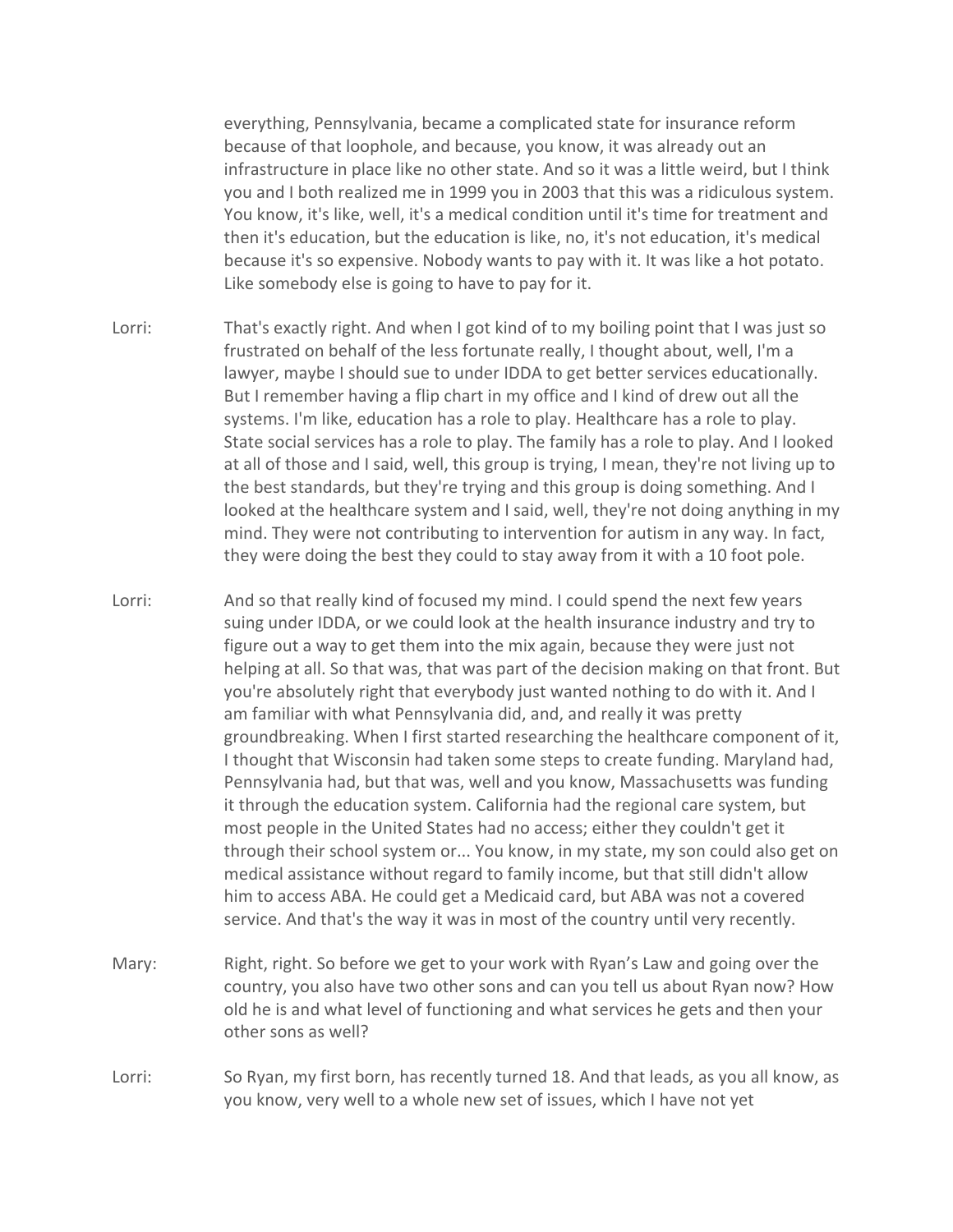successfully dealt with. But he has had a lot of ABA. He's made enormous progress. He is still considered pretty severely impaired. He's essentially nonverbal and occasionally has some aggressive behaviors. We've made a lot of progress with that and we've made a lot of progress on the communication front, but with the combination of his autism and pretty severe apraxia he is still essentially nonverbal. But you know, I always like to put the positive spin on it too. Through years and years of ABA, his life has changed dramatically and our lives as well, because when he was young we definitely like couldn't go to a restaurant, couldn't go to the grocery store, stop going to church, there were too many outbursts. You know, we were one of those families that felt pretty confined to our home.

- Lorri: Now we take him everywhere. He travels on the plane with us. We take him snow skiing. It's amazing the kind of activities that he's been able to access, and the life that he's now living. Even though he's this nonverbal individual, but he's acquired the ability to participate in life with us and that's been incredibly meaningful. I do have my younger boys, 11 and 15, the youngest one has now also been diagnosed on the spectrum. He did not get a diagnosis until after first grade and people are like, oh my gosh, you already had a child with autism, you work in autism, your husband works in autism. Why wasn't he diagnosed until he was seven years old? But we really did not detect autism in him because he is so completely different from Ryan, our firstborn son. He is the polar opposite end of the spectrum. And that's just a very different condition than the autistic disorder that Ryan was diagnosed with.
- Lorri: He is extremely intelligent. He has a vocabulary that's far more sophisticated than my own. And the social deficits just didn't appear in preschool or kindergarten or first grade.
- Mary: So he didn't have a speech delay or repetitive interests or lack of social awareness? Nothing?
- Lorri: I mean, maybe lack of social awareness, but we didn't pick up on it. So anyway, we got the diagnosis and it was actually a little bit hard to decide whether to even or how to discuss it with him, because unlike most first graders, he knew quite well what autism was. He'd known his whole life and he knew it as this condition where you can't speak, you can't make your needs known. You might bang your head, you might pinch your siblings. So he knew something very different from what he had been diagnosed with, but it had the same name: autism spectrum disorder.
- Lorri: And so we had to be very cautious to talk to him about the really diverse nature of the spectrum. We actually, even though his diagnosis was under the DSM five, we still refer to it as Asperger's using the DSM four terminology because that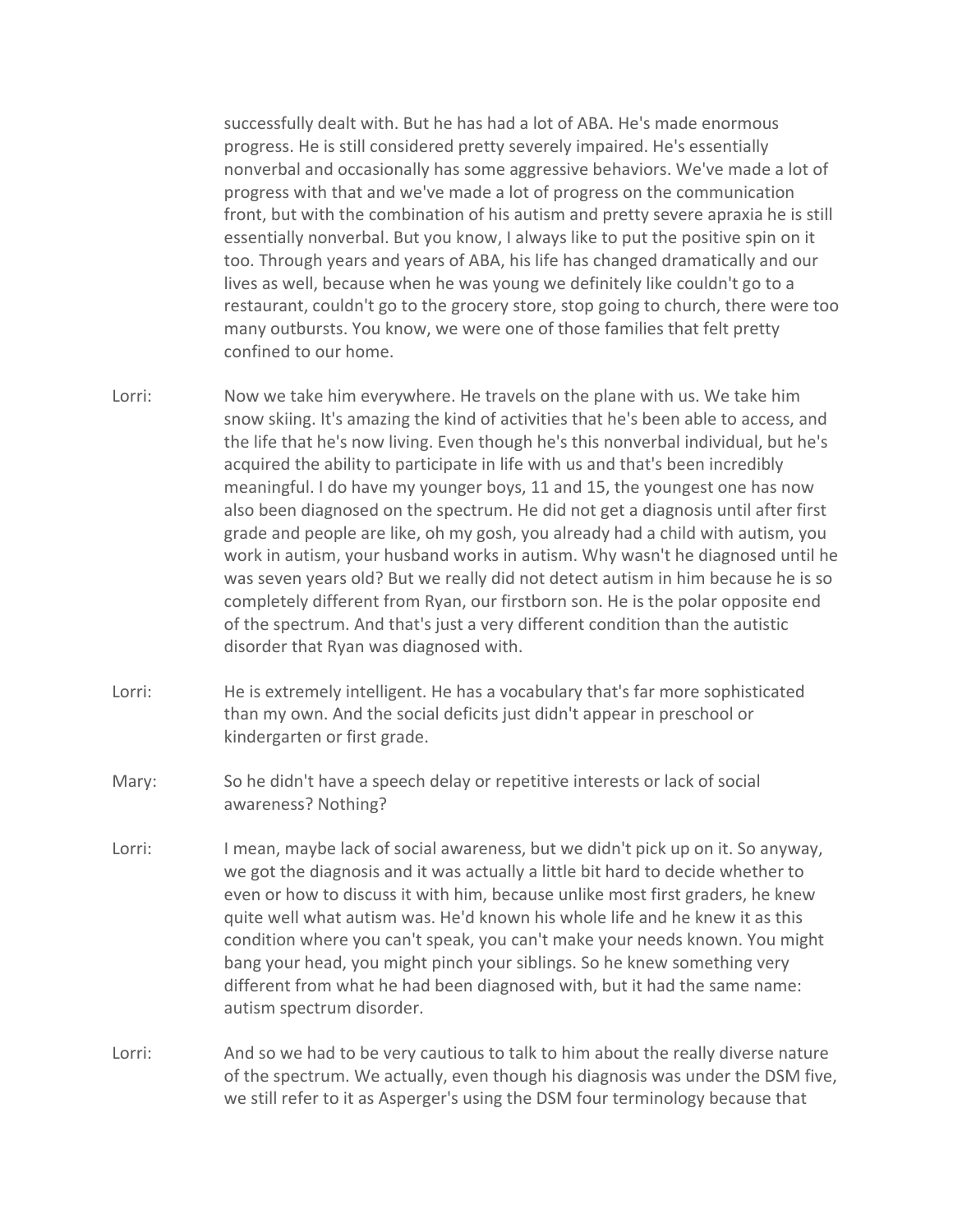was a critical differentiating factor for him. So he is now very conversant in his Asperger's diagnosis. If anything, I would say he's pretty proud of it, because he excels in school and he believes that's part of the reason that he's able to excel in school. So it's been a very fascinating journey personally and professionally to have both ends of the spectrum in my household.

- Mary: Yeah, I bet.
- Lorri: Right. When, when people would all these flare ups happen between the ends of the spectrum and the self-advocacy community and the severe autism, I'm like, got it. I'm living it, all of it at my dinner table every night. But it's been good for me. It's been good for me to understand both ends and I think it's shaped my advocacy, my professional work as well.
- Mary: Yeah. Yeah. I did a podcast episode on number 20, I believe, with Amy Lutz from the National Association for Severe Autism I think is the title of her organization. And, and she's a writer for psychology today and she has a son who's a young adults with severe autism. And, you know, we talked a little bit in that episode about how high functioning autistic people who are identify as self-advocates and stuff, they're sometimes in some occasions... and I would happen to say most people that are vocal about it, they are against ABA and they are against, you know, guardianship and things like that. It just doesn't make sense. Like they, at least in their writing their emails to me, you know, I've gotten some, some pretty nasty emails like 'anti-ABA' and this is not what Lucas would want. Of course, you know, I'm trying to get Lucas to reach his fullest potential to be as independent, as safe and as happy as possible. That's all I want for him and for all of the children I work with, and with my typically developing son; it's just that the, everybody reaches their fullest potential. And to do that we use the science of ABA and that's been proven. So like how do you respond to people that are anti-ABA?
- Lorri: Yeah, I mean I guess it's kind of what you just said. You just can't assume that you understand another's experience because you have the same diagnostic label. Because the experience of my oldest son and my youngest son could not be any more different, and the youngest one wouldn't assume to know how the oldest one feels and vice versa. So I think it just, you know... I would never force any particular kind of treatment or therapy or intervention upon someone who was able to make a, you know, an informed decision against it. But my son, my oldest son, you know, he would be at a very poor level of functioning and at a not good place in life right now where it, not for the ABA. I'm confident of that and I'm confident that it's been nothing but good for him. So I, you know, I just, until you've walked a mile in my moccasins, I just can't allow your thoughts about it to influence what I do for my child.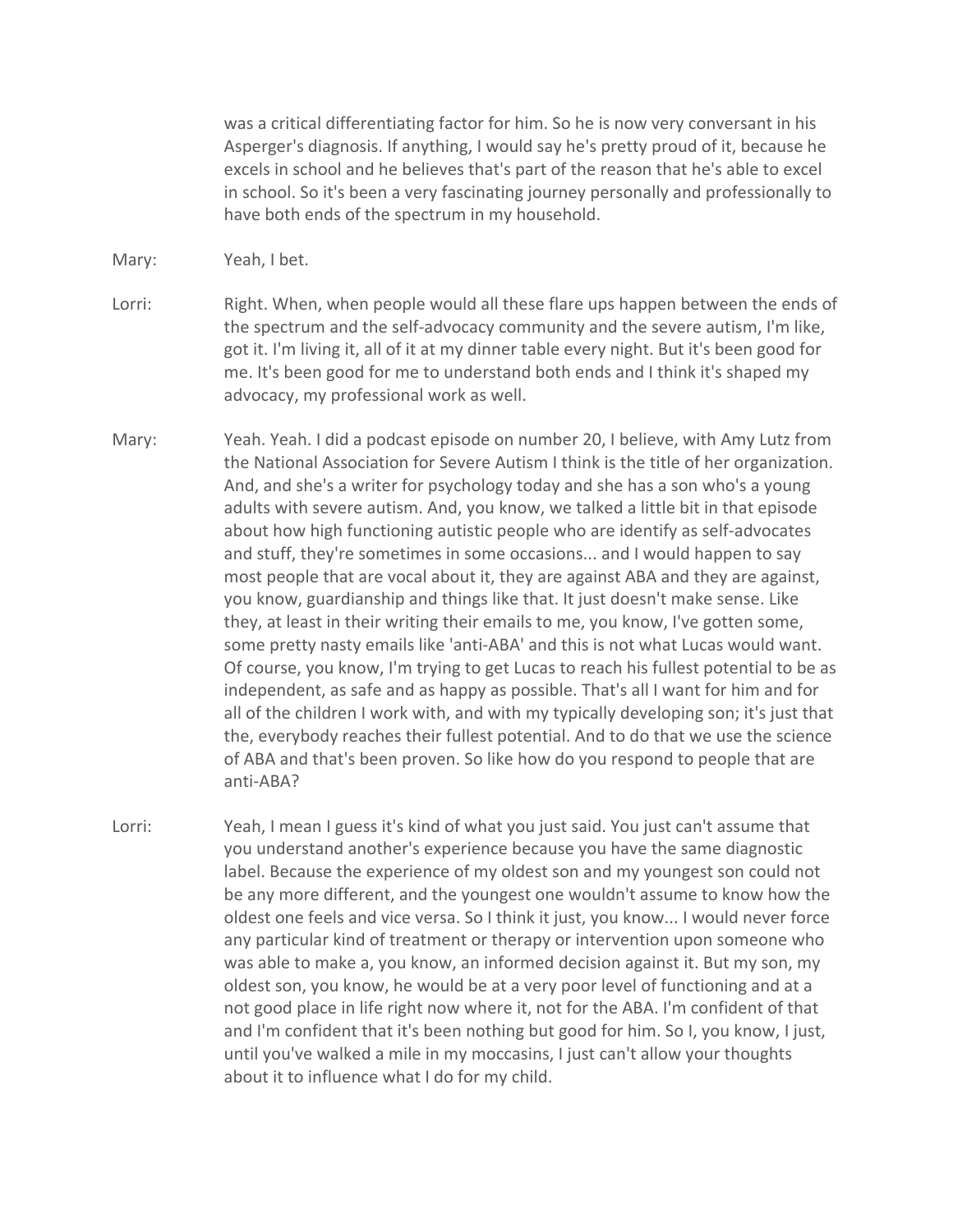- Mary: Yeah. Yeah. So, you were very involved... You spearheaded the effort, in South Carolina initially and got Ryan's Law passed, which was insurance reform, then for the state of South Carolina. And then you went state to state and you worked for Autism Speaks, did you work for Autism Speaks from 2007 on or at what point did you start advocating in other states?
- Lorri: Right. So initially I just had the idea that I thought insurance should pay for ABA and, and whatever evidence based treatment is recommended by a physician for autism. And I had that when I was living back in South Carolina. By this point we had moved from Washington DC back to my home state of South Carolina and I, I researched it, I learned that insurance is typically regulated at the state level. So this is something that had to be addressed at the state level. So I wrote a piece of legislation and asked a state legislator to introduce it for me in South Carolina. It was a very long, difficult two year battle to get it passed. But I really didn't have my sights set on this grander kind of national reform movement. I was just trying to fix in my state what I knew was a problem.
- Lorri: And I did not work for Autism Speaks at that time. I actually was a law professor teaching at a startup law school in Charleston called the Charleston School of Law. And I was just kind of doing this on the side and the, the faculty at the Charleston School of Law was kind enough to support me in that endeavor cause I kept having to drive two hours to our state capitol. You know, every time there was a hearing or a meeting or whatever. But no, I, I was doing it purely on a volunteer basis as a mom because I thought it was the right thing to do. But after it passed, I started that in 2005 it passed in 2007, and shortly after that Autism Speaks reached out to me and said, you know, we think that's a really neat law that you got passed down there in South Carolina. That's good policy and that ought to be in the law everywhere. So why don't you come work for us? And make that our mission to replicate that law in all 50 states.
- Lorri: And I actually, I took a few months thinking about whether I wanted to give up my career in law to go work full time in autism. But I'm really glad I did because Autism Speaks really just gave me an amazing professional platform to do this work. Like I would have gladly on a volunteer flown all over the country and help families all over the country to get this law passed if I could have, but I couldn't have because I'm not independently wealthy. You know, I had to have backing, I had to have an organization that would pay for my travel to various places and would allow me to make it a career.
- Lorri: So I'm super grateful that the founders of Autism Speaks, Bob Wright, Bob and Suzanne had the forethought to say, let's support this as part of our organizational mission. And so yeah I joined Autism Speaks in 2008 and just took off and had a couple of team members who work with me, Mike Wossner and Judith Orstudy primarily who, also traveled the country working in various state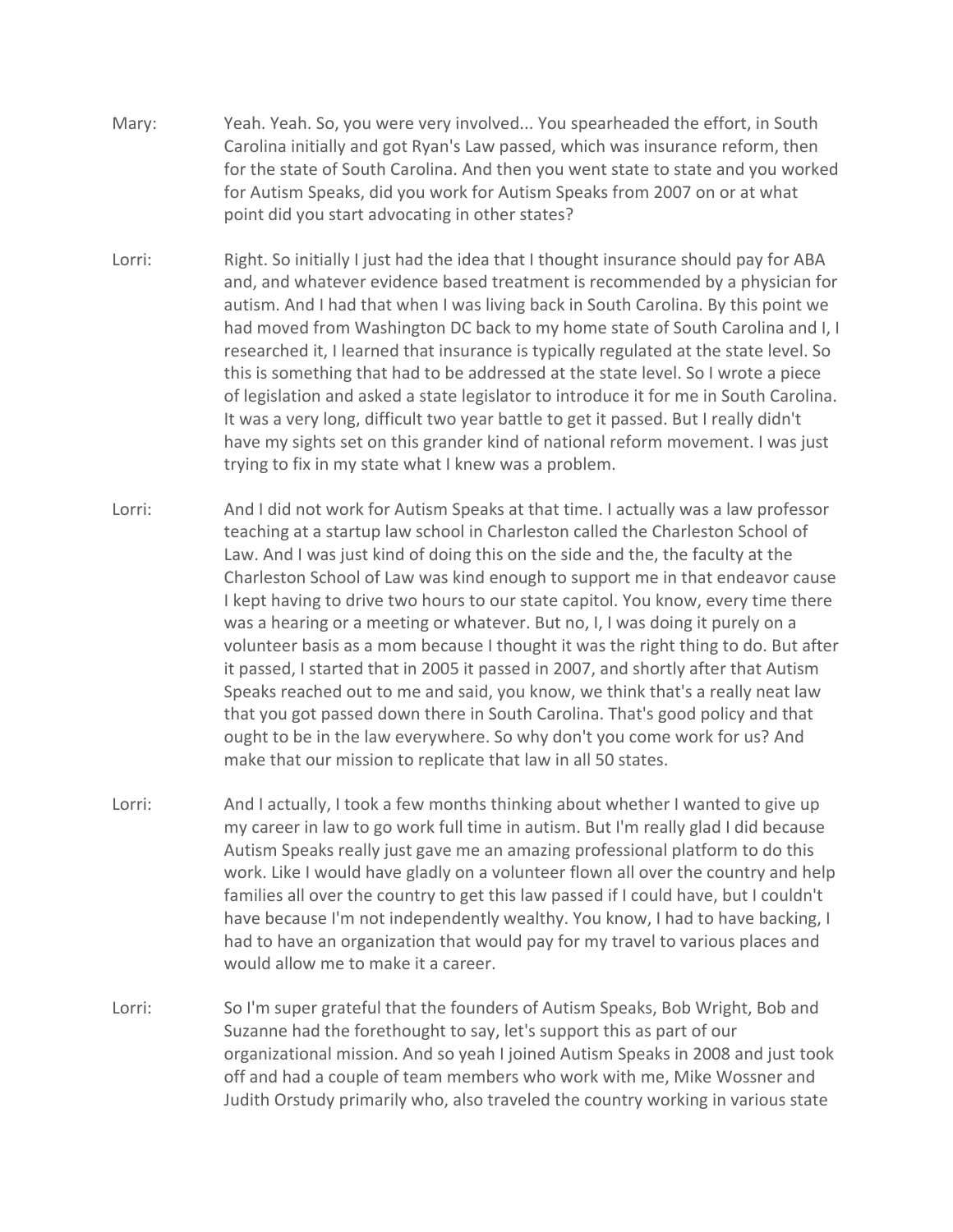legislatures. And really it just took off. In 2008, like I think five more states passed it that year and then seven more states the next year and eight more states the next year. So it was a whirlwind. I have Delta frequent flyer miles out the wazoo. It was a whirlwind running around the country, but it was such an idea whose time had come and just meeting the parents, the moms and the dads who said, yes, I'm going to take this on for my state. I'm going to make this happen in Kansas. I'm going to do this in Washington. I'm going to do this in Colorado. It was just an amazing, amazing professional journey.

- Mary: That's neat. So when did you leave Autism Speaks? It wasn't very recent.
- Lorri: Just a couple months ago and I really wasn't looking, I wasn't looking to leave Autism Speaks. I still was very much enjoying my career there. But an opportunity came up with the Counsel of Autism Service Providers, which is a national membership association of nonprofit and for-profit autism service providers. So they, they were looking for some, some leadership and I thought, you know, this is kind of a logical progression in my career because I spent the last decade with Autism Speaks helping to pass these laws that created a consistent funding stream for ABA, which has allowed many, many entrants into the field of ABA. I mean, obviously there's just been a proliferation of ABA clinics and businesses all over the country, and they can set up shop and make a living because of the laws that have passed that require both Medicaid and insurance coverage for ABA.
- Lorri: So it seemed like a logical next step to me to then work with this membership organization that they belong to, to help ensure best practices are utilized by all of these organizations and to make sure they're committed to evidence based care. You know, I'm not a clinician. You're a mom and you went and got your BCBA. I'm not a clinician, but I bring the family standpoint to this association to help reinforce and remind all of these providers: There's a reason you're doing what you're doing and it's to ensure that each and every one of these children reaches that maximum level, that maximum capacity. So it seems like a logical next step. And I'm really enjoying working with all the providers from this perch with this account full of autism service providers.
- Mary: And are you able to work back in South Carolina?
- Lorri: Yes, yes I am.
- Mary: Cool. So part of my mission with the podcast is to help both parents and professionals be less stressed and lead happier lives. And as you know, as an autism mom, it is very stressful. And also in your advocacy work... Do you, so do you have any tips or ways to keep you less stressed and try to bring more happiness into your life?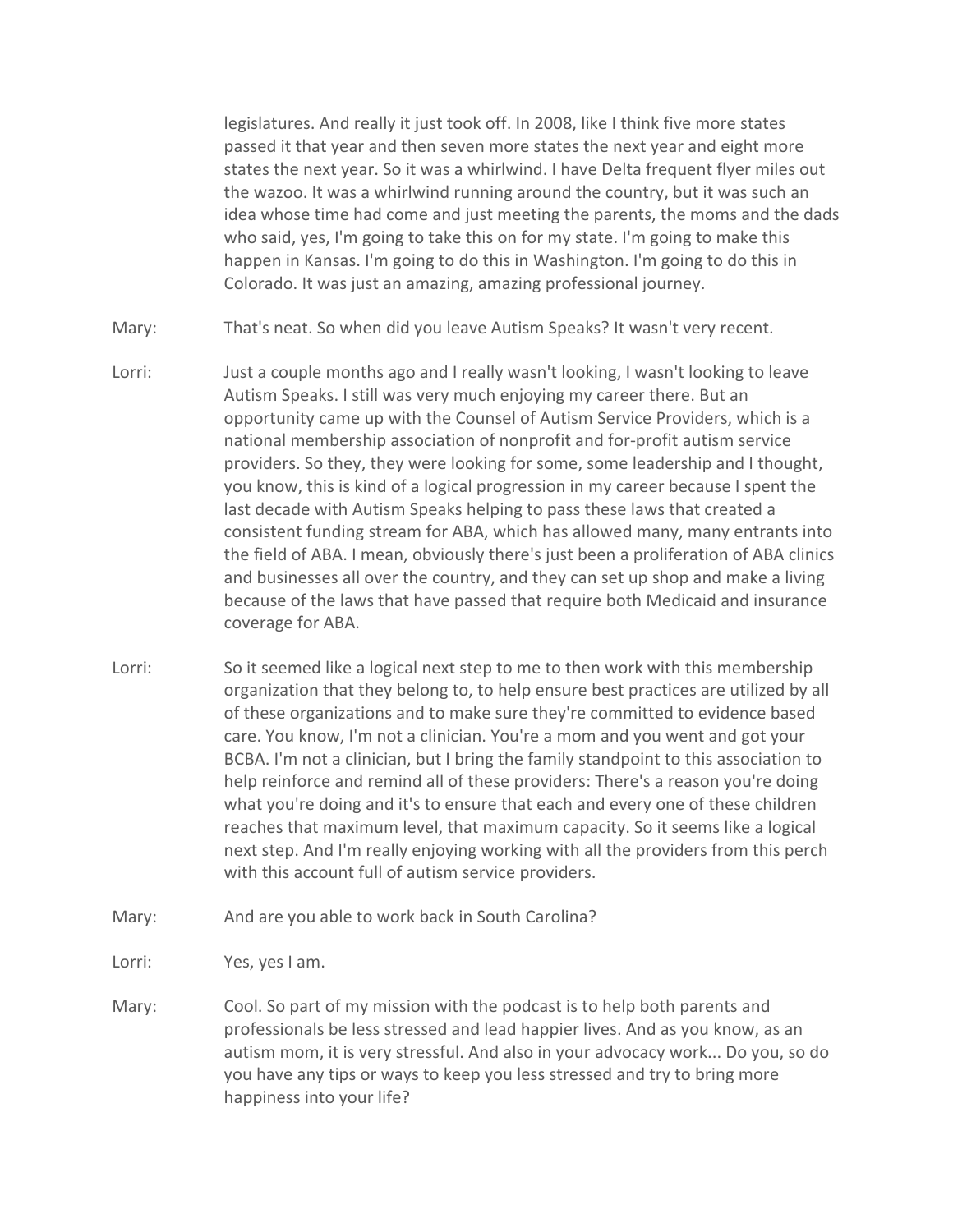- Lorri: I do. I would say my mantra and my advice is lower your standards.
- Mary: I've never had that advice, but I like it. So go ahead and tell us what you mean by that.
- Lorri: Very counter to what you might expect. But I just believe in keeping standards low in my family life, my personal life. It doesn't mean... I work super hard. I try to accomplish a lot every day. But, you know, I guess it's partly in my family. Like my kids when they go to school, some days the homework is completely done. Some days it's not. Some days their clothes match, some days they don't. You know what, who cares? Right. I don't mean to say that I neglect my kids. I don't, but our lives are not perfect. Our household is not perfect. Our family is not perfect and I've just decided I'm okay with that. Sometimes if you come over to visit me, you will find dirty dishes in the sink and piled up laundry, and I'm okay with that. So it really is just kind of, just deciding that you can't do it all and just deciding that you're going to take some of the pressure off of yourself.
- Mary: Yeah. My mantra has always been, you know, better done than perfect. And I actually am very grateful that I've never been a perfectionist because I think I wouldn't have gotten a lot done in my life and my career. Because like you, I mean, it's just like don't sweat the small stuff. No, it doesn't have to be perfect. It doesn't have to appear perfect. It's like life is messy and autism is even messier.
- Lorri: That's right. And, you know, my children don't have perfect table manners, but you know, there was just a point where... When most parents would be teaching their three year old better manners at the table, my concern was making sure that Ryan didn't jump off the refrigerator or run out the front door. And so I just decided, you know, I can't do both of those all the time. And so let's deal with the safety issues that my older child presents. And then if my younger kids don't develop the best table manners because I'm not there correcting them all the time, then they don't, I mean, we'll work on it, we'll try to get better. But I mean that's a silly small example, but you get the concept that I just allowed myself to accept that you can't do everything perfectly. Yeah. Somedays I will brush my hair, some days I don't. And that's just...
- Mary: Okay, that sounds great. So how can people follow you and your work and stay in touch to see the exciting things you'll be doing over the next how many years of your career. But yeah, I mean you've done so much for the autism field already, so how can people keep up with you and see what you're doing?
- Lorri: Well, thanks for asking. I'm actually terrible at social media. I am on Facebook and CASP is on Facebook, so we welcome people to follow myself or CASP on Facebook and our website. I think I have a profile on Twitter and Linkedin, but I